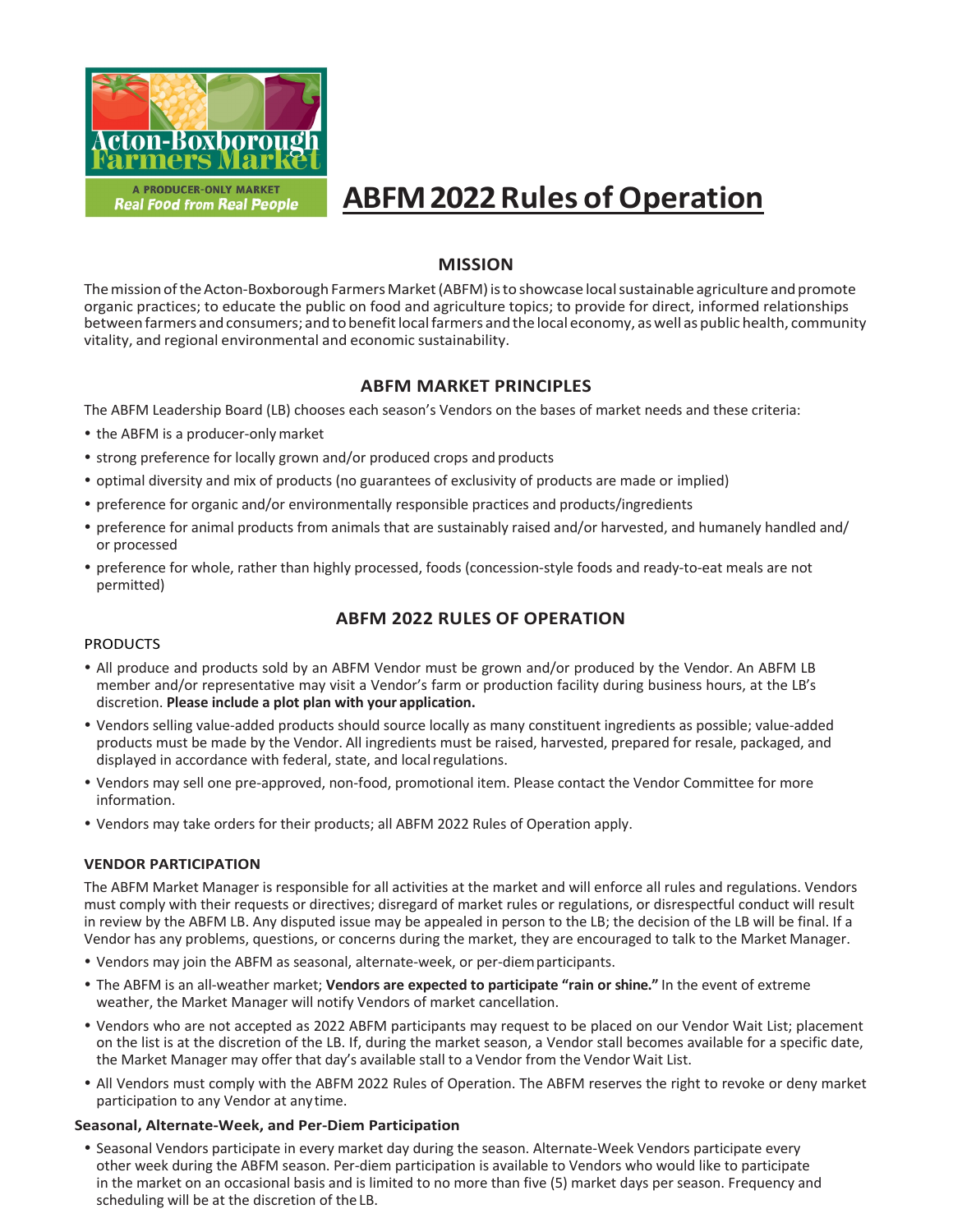• Stall sharing, by two smaller Vendors, is permissible on a 50-50 basis. Each prospective Vendormust submit their own application materials, but both sets should be submitted together. One Vendor must be the primary communication and fiscal contact with ABFM; both Vendors must be present at market.

# **Stall Size and Fees**

 Stall areas are 10' x 10'. The seasonal stall fee is \$225; for alternate-week participation, \$135; and for per-diem parparticipation, \$20 per market day. **All Vendors must also submit a \$100 Compliance Fee; please see Attendance, and Market Day Setup and Breakdown,sectionsfor details.** Allstall fees are nonrefundable once a Vendor is accepted to the ABFM. No stall is considered reserved until both the Stall Fee and Compliance Fee have been received by the ABFM.

# **Attendance**

- **Vendors are expected to attend every market day for which they are scheduled. Vendors are allowed one excused absence with prior approval and will not be penalized for absences due to illness. Please indicate on your application any date on which you know you can't attend market.**
- **AnyVendorwho islate (i.e.,who arrives at market after 9:40am) or has an unexcused absence from market (not due to illness) may forfeit all or part oftheir \$100 Compliance Fee and risk termination oftheir participation in theABFM.The LBwill decide, on a case-by-case basis,whether an incident oflateness or absence shall be deemed excused or unexcused.** Vendors will have the balance oftheir Compliance Feesreturned to them after the end of the season. Please see the section below (How the Compliance Fee Works) for details on enforcement ofthe Attendance policy. **If you have any questions, please contact the Vendor Committee via email at Vendors@ABFarmersMarket.org or at 508.292.3096.**
- To report a market day absence or lateness, please do **BOTH** of the following: call or text the Market Manager at **508.292.3096** AND send an email message to Vendors@ABFarmersMarket.org. When texting, please identify which Vendor you represent.
- In the event that a Vendor is absent, the ABFM reserves the right to use that stall at its discretion.

# **HOW THE COMPLIANCE FEE WORKS**

- The first unexcused "lateness" will result in a written warning. All subsequent incidents will result in a \$25 per-event debit from the Vendor's Compliance Fee.
- Each unexcused absence from market (not due to illness) will result in a \$50 debit from the Vendor's Compliance Fee. The LB will evaluate any multiple excused absences at its discretion; this may result in further debits from the Vendor's Compliance Fee.
- If a Vendor has exhausted its Compliance Fee balance, the LB may require an additional \$100 Compliance Fee payment.
- The LB reserves the right to terminate Vendors for multiple or chronic Attendanceviolations.

#### **NOTE: Please see Market Day Setup and Breakdown section for additional Compliance Fee information.**

#### **Permits/Licenses/Insurances**

 Vendors and Artisans must be in compliance with all permitting and licensing requirements established by the Town of Acton, State of Massachusetts, and federal agencies (including, but not limited to, those in these ABFM 2022 Rules of Operation).

#### **ACTON HEALTH DEPARTMENT REQUIREMENTS**

- Packaged or processed goods, including cheese, cider, fish, and meats: Acton Health Department permit required
- The Acton Health Department Temporary Food Permit fee is \$25 per day, or \$50 per year. Please contact the Acton Health Department with any questions at 978.264.9634.
- Scales used at the market must be sealed and inspected.
- Vendors and Artisans are independent entities and, as such, are liable for applicable insurances. Vendors and Artisans must carry their own general liability insurance (in amounts not less than \$1,000,000 per person per incident and \$1,000,000 aggregate), and product liability insurance (in an amount not less than \$1,000,000). Please name the ABFM, its Leadership Board, volunteers, members, or agents, and the Town of Acton as additionally insured. Furthermore, Vendor vehicle liability insurance is required.

# **MARKET DAY**

# **Setup and Breakdown**

- On arrival at the market, Vendors should check in with the ABFM Market Manager to confirm stall placement for the day.
- **Vendors may not arrive on site before 8:30am and must have their stall areas set up and be ready to sell no later than 9:50am.** For safety reasons, the lot will be barricaded at 9:40; neither setup nor breakdown may occur during market hours (10am–1pm). Vendors must keep their displays and inventory within the boundaries of their stall spaces.
- Vendors are responsible for providing their own equipment (tables, canopies, scales, etc.), and for ensuring that all